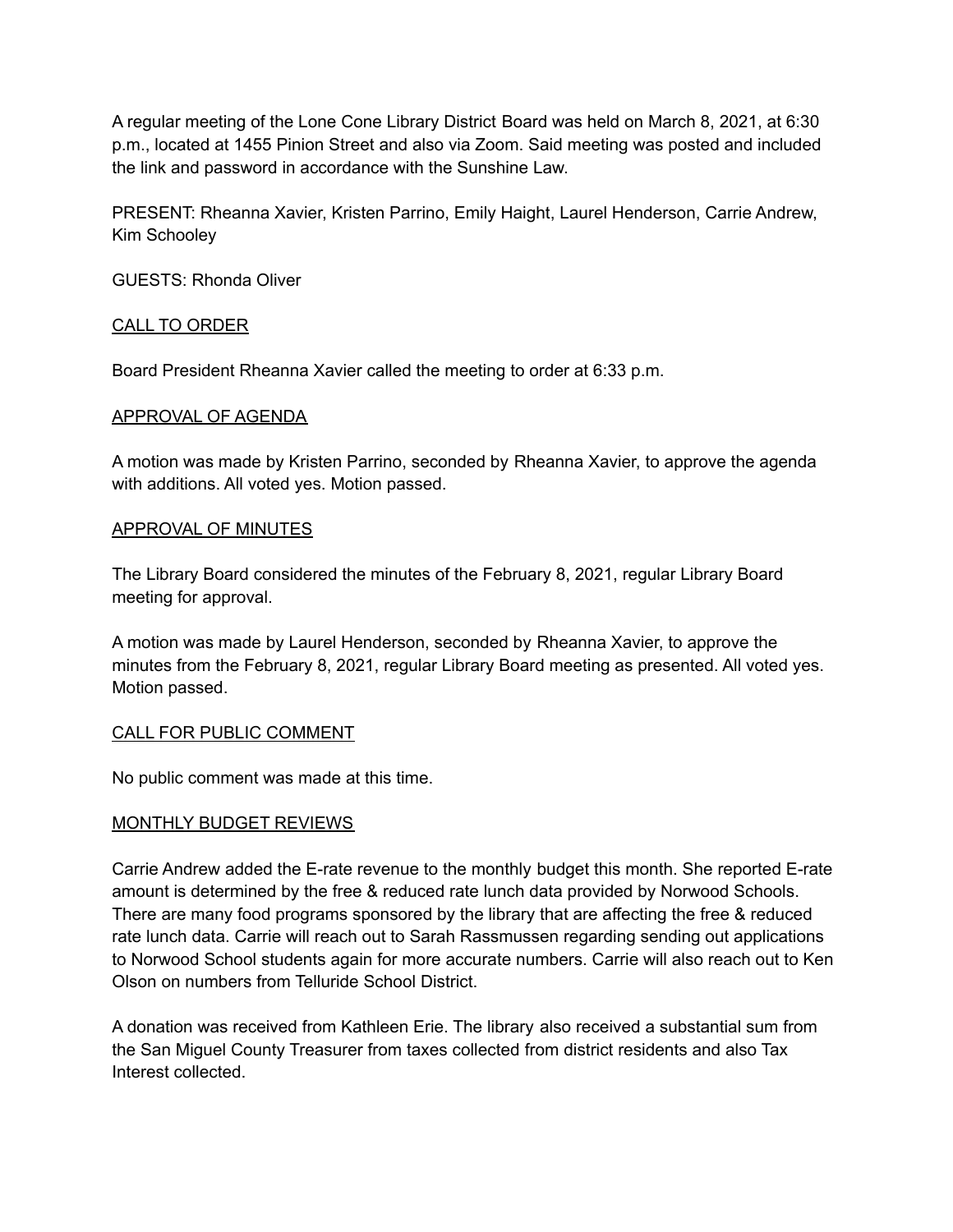Library District Board Meeting March 8, 2021 Page 2 of 3

The Equipment/Computer budget was spent primarily on the Meeting Owl video conferencing system as well as a replacement computer. The funds for the Meeting Owl will most likely be reallocated from grant money.

In addition, payroll costs are a bit higher than last month. Possible reasons for this increase is paying Brandi out for her accrued vacation and sick leave and/or having Brandi and Kim on staff at the same time during the transition/training.

A motion was made by Emily Haight, seconded by Laurel Henderson, to approve the monthly budget as presented. All voted yes. Motion passed.

# MONTHLY REPORTS Q&A

2021 library attendance numbers are going up and/or staying consistent.

Infographics comparing library statistics between 2019 and 2020 show that while physical attendance declined, website traffic remained consistent and ebook and audio downloads increased. Other statistics showed about a 50% difference between the years. Laurel would like to see the infographics posted to the library's Facebook page. Carrie would like to attend various governing boards within the library district and share this information in person. The library is also seeing an increase in patron participation from outside the district.

# DIRECTOR'S REPORT

Carrie reported that the library goals would be restructured a bit. In addition to developing and implementing a marketing plan and beginning the conceptual design of the exterior development, she would like to implement employee retention initiatives including merit raises if the budget allows.

A discussion was had about the United Nations Sustainable Development Goals National Library Initiatives. Carrie would like to tie these initiatives into the community and marketing plans.

# BOARD MEMBER REPORTS

Recruitment Update on New Members: Laura Nava is unfortunately unable to serve as an appointed board member due to living outside San Miguel County. Laura has been invited to participate in board meetings as a cultural advisor.

Laurel has another friend who could potentially sit on our board as an appointed member. She teaches high school Spanish in Telluride.